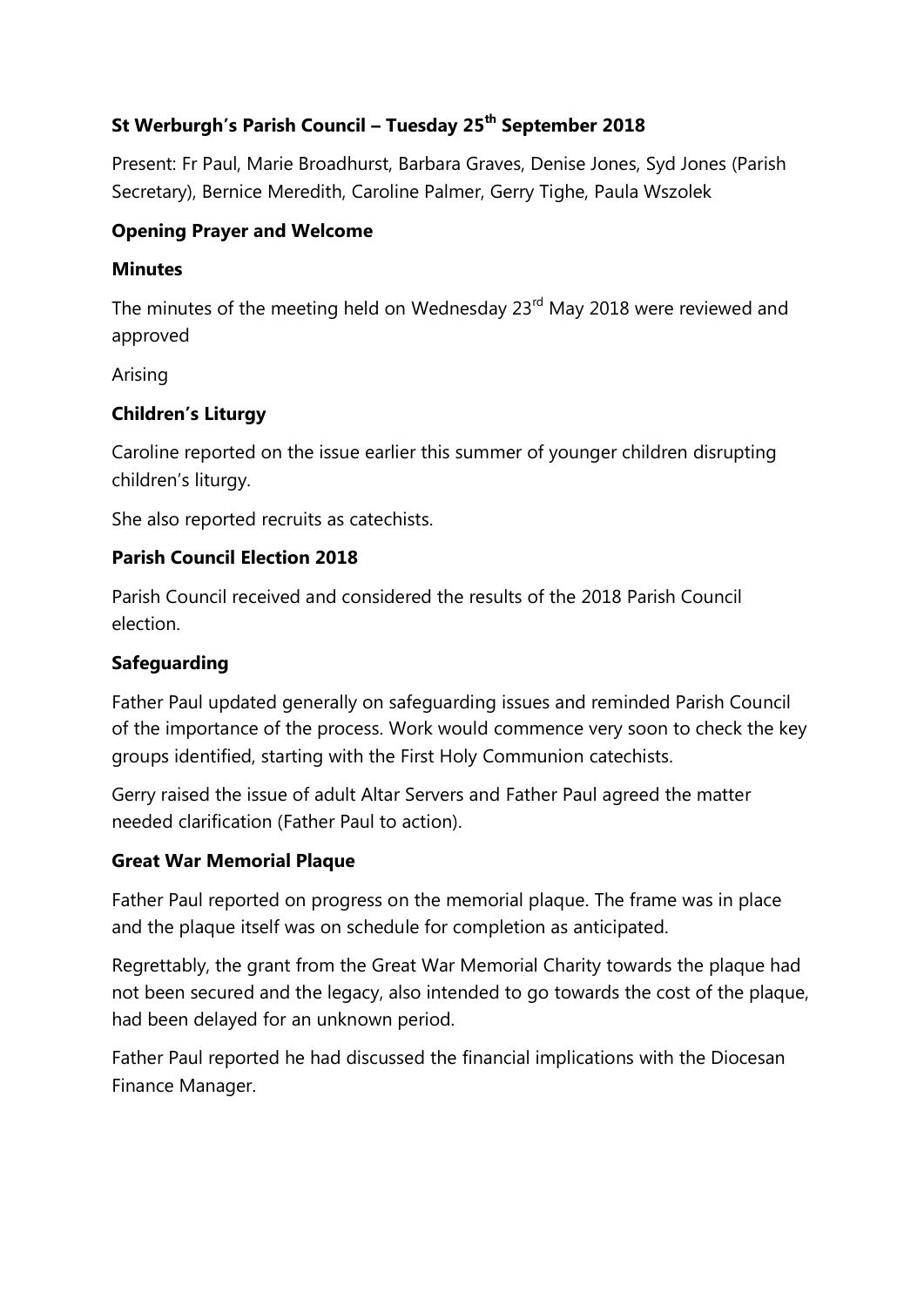# **Bag Snatch**

Father Paul reminded Parish Council of the circumstances of the bag snatch and that the matter had now been discussed with the police.

The importance of all aspects of church security was highlighted.

#### **Primary School.**

Father Paul reported on a discussion he had had with Mrs Kathryn Oates, Headteacher, about the Primary School Governing Body.

Parish Council considered how best Father Paul could support the work of the Governors.

# **Bishop Mark's forthcoming visits**

Father Paul reported the arrangements for Bishop Mark's visit on 10<sup>th</sup> October (School Commissioners' Mass) and 6<sup>th</sup> November (Great War Memorial Service of Dedication and Blessing)

# **Great War Memorial Plaque and Piano: Financial Implications**

Father Paul reported more generally on the parish's financial position. This remained healthy, but he acknowledged that there were significant upcoming financial commitments which needed careful thought, including the funding of the memorial and the purchase of the grand piano.

Our Mission Together Funding could be accessed to meet the costs of the plaque and consideration would be given to the purchase of the piano in the next financial year.

#### **Publication of Parish Council Minutes**

It was agreed that these should be made available to the parish as soon as possible after the meeting on the noticeboard at the back of church and on our website. (Syd to action)

#### **Parish Heritage Walks**

Gerry and Father Paul reported on the parish heritage walks in the coming year; the next walk (to the Garden Quarter on Wednesday  $7<sup>th</sup>$  November) would be led jointly be Gerry and Geoff Taylor.

# **2019 Parish Pilgrimage**

Gerry reported options for the 2019 Parish pilgrimage including a possible visit Oscott Seminary or, alternatively Ludlow and the Catholic Church there.